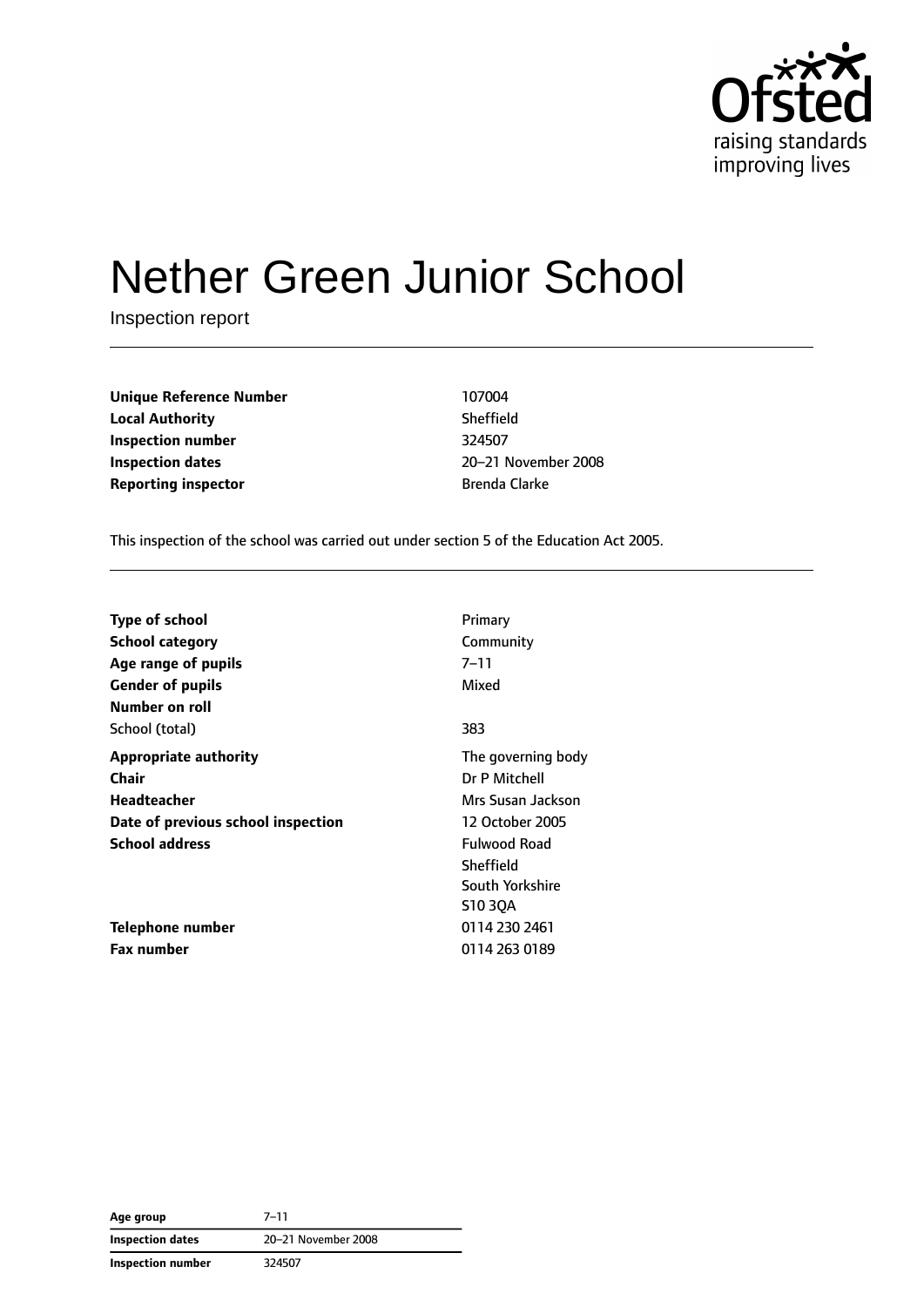.

<sup>©</sup> Crown copyright 2008

Website: www.ofsted.gov.uk

This document may be reproduced in whole or in part for non-commercial educational purposes, provided that the information quoted is reproduced without adaptation and the source and date of publication are stated.

Further copies of this report are obtainable from the school. Under the Education Act 2005, the school must provide a copy of this report free of charge to certain categories of people. A charge not exceeding the full cost of reproduction may be made for any other copies supplied.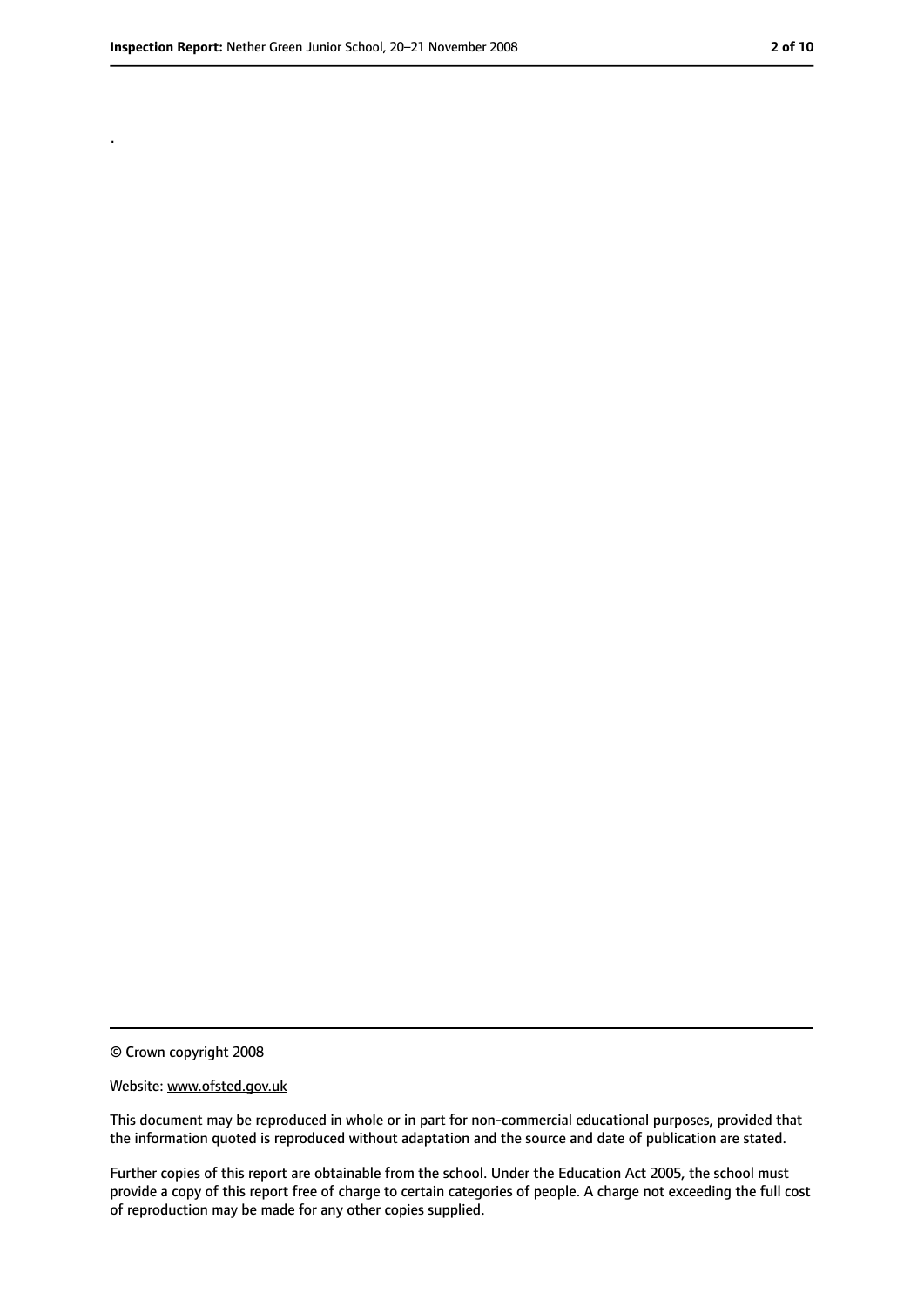# **Introduction**

The inspection was carried out by three Additional Inspectors.

## **Description of the school**

This is a larger than average sized Junior school in an advantaged area of Sheffield. Most pupils are White British with a steadily rising number of pupils from other ethnic backgrounds now joining the school. The proportion of pupils eligible for free school meals is very low. The proportion of pupils with learning difficulties and/or disabilities is average, but there is a large group with a statement of educational need because the school has an Integrated Resource Unit for those with significant and complex learning needs. The majority of pupils enter Year 3 with above average capabilities. The school has gained the Gold Artsmark Award and Healthy Eating Status.

There is an after school club associated with this school. This is run by a private provider and did not form part of this inspection.

# **Key for inspection grades**

| Grade 1 | Outstanding  |
|---------|--------------|
| Grade 2 | Good         |
| Grade 3 | Satisfactory |
| Grade 4 | Inadequate   |
|         |              |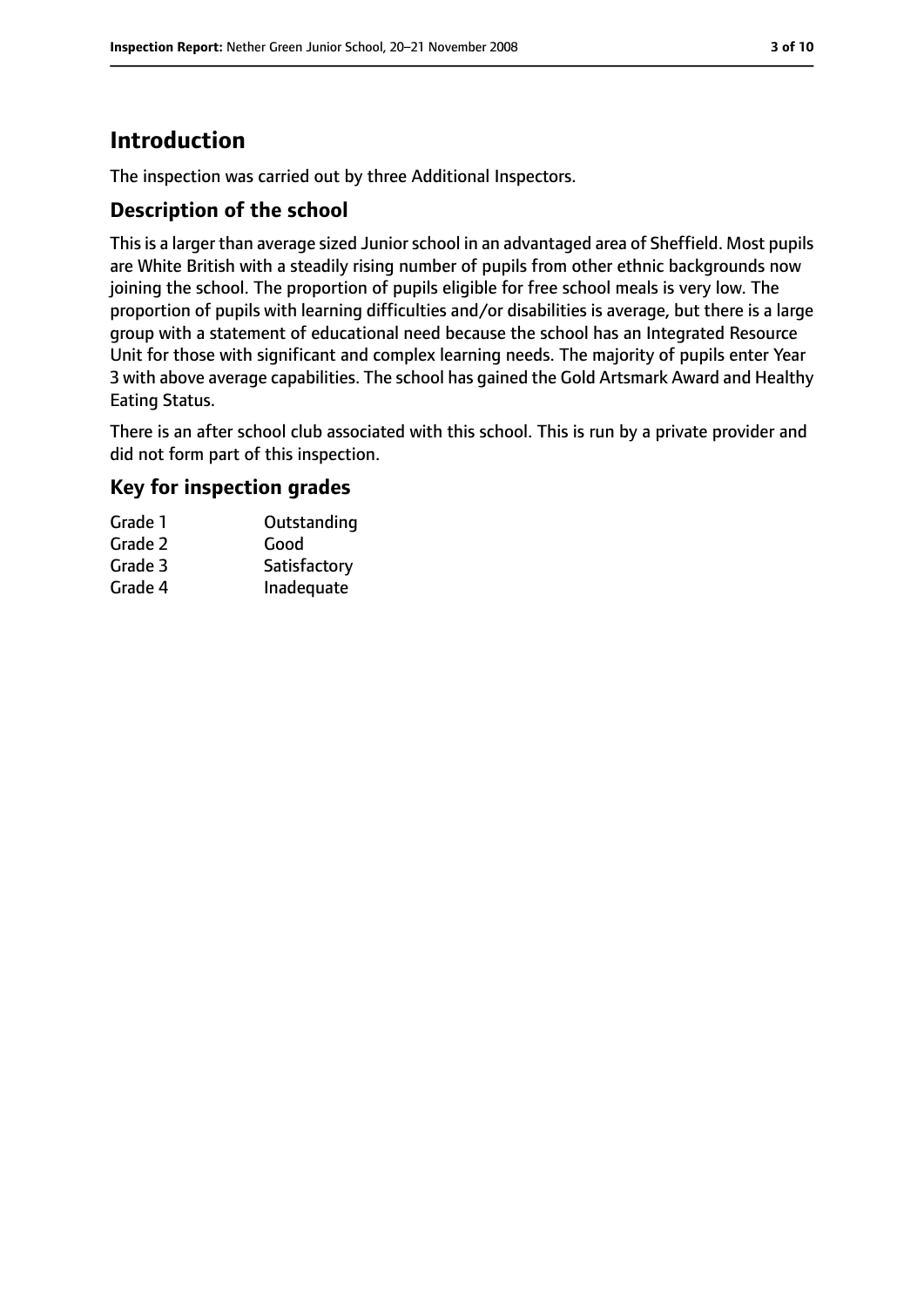# **Overall effectiveness of the school**

#### **Grade: 2**

Thisis a good school with some outstanding features. Leadership and management are strongly focused on raising achievement and show real skill in perceptive monitoring and evaluating of current provision and making improvements. Consequently, the provision for pupil's personal development and well-being is outstanding. Pupils respond with excellent behaviour and enthusiasm for learning. As a result, their progress is good. Most take part enthusiastically in the excellent range of additional activities, visits, residentials, sporting and creative opportunities. One pupil mirrors the comments of many when saying 'Life would be very boring without school!' Parents recognise these qualities and most are very pleased with the school's provision.

Pupils are proud of their school. They get on well together irrespective of gender or backgrounds. The pastoral care of pupils is outstanding and much appreciated by parents. A typical parental comment was 'This school provides a safe and caring environment for my children'. Parents particularly appreciate the provision for special educational needs and the many opportunities for those in the Integrated Resource Unit to be fully included in all aspects of the school. Hence pupils with learning difficulties and /or disabilities achieve well and add much to the life of the school.

Standards at the end of Year 6 are above average overall and well above average in science. Pupils achieve well in reading, mathematics and science. Whilst pupils make at least good progress overall, their achievement in writing is currently satisfactory. Well thought out target setting procedures are in place and pupils' attainment and progress are regularly checked against challenging targets. These have highlighted that too few attain pupils achieve the higher levels in national tests in writing. The school is currently developing appropriate whole-school systems to address this issue.

The quality of teaching and learning is good overall. Lessons move at a brisk pace and no time is wasted. Knowledgeable teaching assistants are used effectively to support groups of pupils and individuals. Although teachers have very good subject knowledge and organise their lessons effectively, occasionally they do not use their assessments to provide work closely matched to pupils' needs. This means that higher attainers are not always stretched and is one reason why they achieve less highly in writing. Those of lower ability sometimes experience problems because the work is too hard. Teachers' marking is inconsistent and does not always inform pupils how well they have done or what they need to do next to improve their work.

The curriculum is good with outstanding features and contributes significantly to pupils' enjoyment of school life. Focus weeks on aspects such as Chinese Culture or Black History enrich provision. They provide many opportunitiesto enjoy visiting speakers and theatre groups and to make visits to exciting places such as The Bishop's House. Pupils' enjoyment is greatly enhanced through the very rich curriculum for the creative arts. The school's Gold Artsmark Award pays tribute to the hard work by many individuals to enable pupils to take part in an impressive range of art, music and drama activities.

The leadership of headteacher and deputy headteacher is very good. They have set a clear direction for the school and together with the leadership team have rigorously ensured a shared understanding of areas for development. This provides the school with a good capacity to improve further.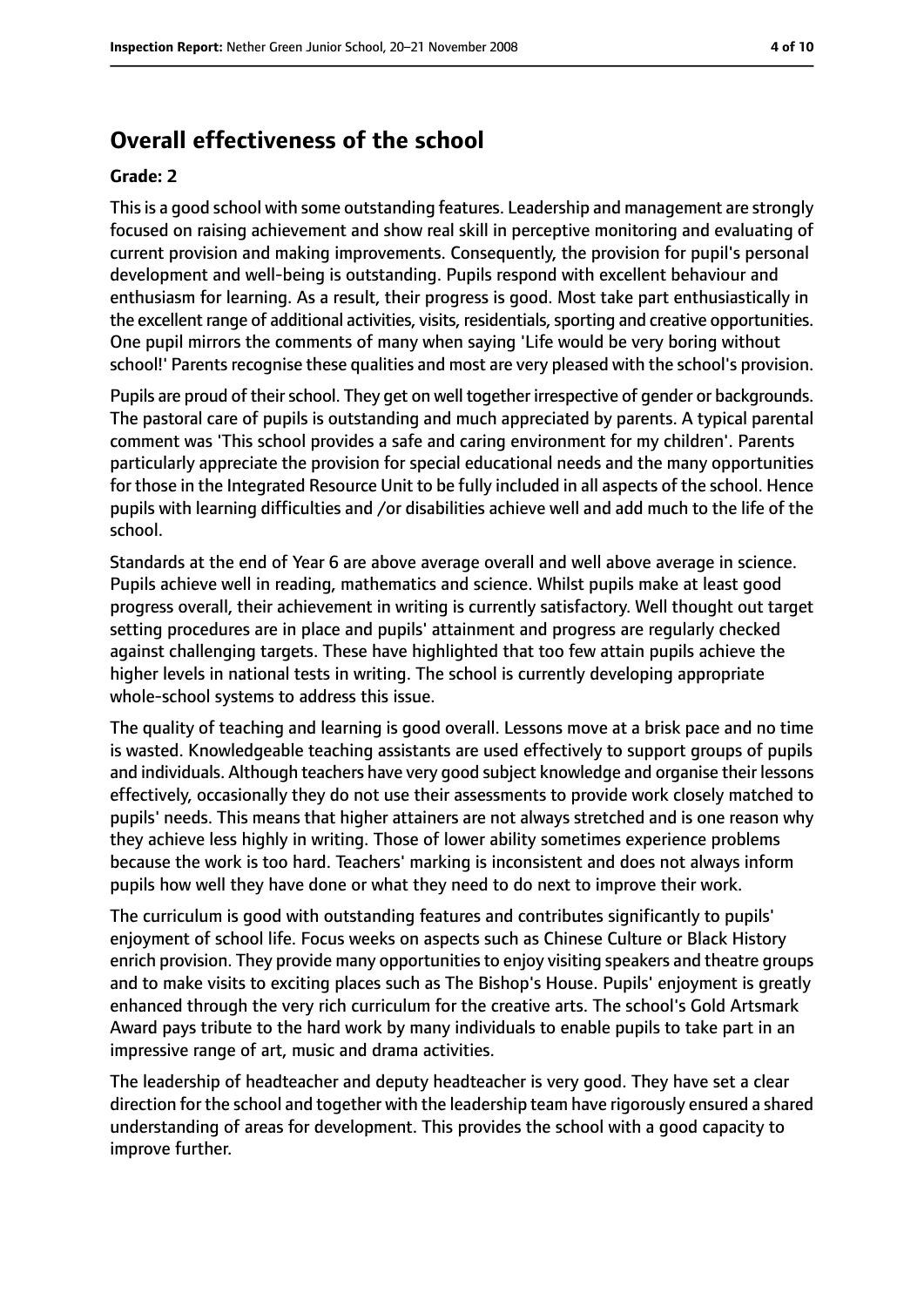# **What the school should do to improve further**

- Raise standards in writing.
- Use assessment more effectively to ensure that pupils' work is more closely matched to their differing academic capabilities and that pupils know how to improve their work.

# **Achievement and standards**

## **Grade: 2**

Progress is good throughout the school. Provisional results in 2008 show standards are well above average in science by the end of Year 6. They are above average in mathematics and reading and average in writing. The school has successfully maintained these high standards since the last inspection. However, in writing, pupils have some progressing to do particularly in developing sustained pieces of varied and interesting writing for a range of audiences. Those who speak English as an additional language and those with learning difficulties and/or disabilities achieve equally well. Pupils in the Integrated Resource Unit achieve well because staff have a clear focus on developing pupils' communication, social interaction and life skills. Effective monitoring and evaluation is enabling senior leaders to identify differences in attainment between subjects and to provide appropriate interventions and set challenging targets. This is a key reason why good standards are consistently maintained over time.

# **Personal development and well-being**

#### **Grade: 1**

The outstanding provision for pupils' personal development and well-being, including their spiritual, moral, social and cultural development, enables pupils to develop excellent attitudes to their learning. Pupils' excellent enjoyment of school life is apparent in lessons and around the school and is also shown in their outstanding attendance. Pupils adopt healthy lifestyles and take up is high in sports clubs, such as cross country running. They are justifiably proud of their Healthy School's Status. Pupils are keen to learn, respectful of themselves and others and are extremely polite and friendly. Pupils reflect upon their work and actions and have a strong moral sense of right and wrong. They know how to keep safe and demonstrate this very effectively when playing harmoniously in the rather cramped playground. Through initiatives such as the school council, Buddies, fruit shop and fund raising, pupils contribute enthusiastically to the school and wider community. Pupils' good academic skills, excellent social skills and marked confidence as speakers prepares them extremely well for later life.

# **Quality of provision**

# **Teaching and learning**

## **Grade: 2**

The quality of teaching is good overall. Teachers' behaviour management skills are strong ensuring a high focus on learning and minimal disruption in lessons. Very good relationships between staff, and staff and pupils, results in a supportive learning environment in which pupils thrive. Teachers ensure that learning is relevant, often linking subjects, for example, taking pulse readings in science to produce line graphs in mathematics. This gives real purpose to learning. Teachers ensure that work builds on earlier learning, but sometimes do not address the differing needs of learners in their planning and classroom practice. Inspection findings agree with a small minority of parents who say that higher achieving pupils sometimes are not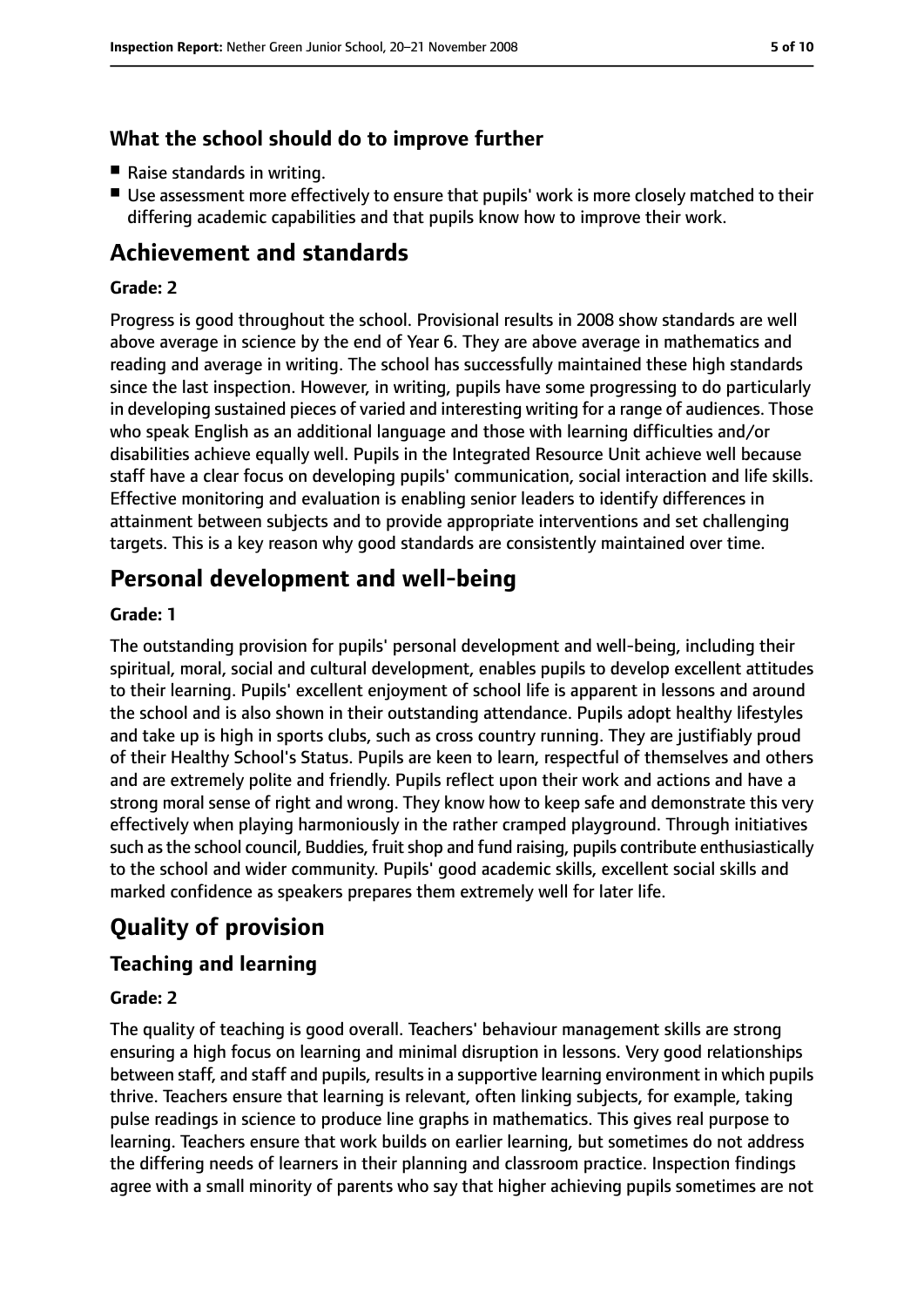fully challenged in lessons. Lower attaining pupils occasionally find the work too hard, sometimes limiting the progress they make. Most teachers regularly mark pupils' work but do not always indicate what pupils need to do to improve.

## **Curriculum and other activities**

#### **Grade: 2**

The curriculum is good with outstanding features. The very rich experiences provided in the music, art and sports curriculum greatly enhances pupils' enjoyment of school life. The curriculum is very relevant to pupils' needs, for example, the life skills of pupils with learning difficulties and/or disabilities are enhanced through regular visits into the community to use transport and to handle money. Additionally, planned whole-school events, such as the Victorian Day promote a diverse learning experience. Throughout the school, pupils show very mature attitudes to learning. Occasionally lessons do not make best use of these mature learning styles so that pupils sometimes complete worksheets when most are capable of independently organising and recording their learning.

#### **Care, guidance and support**

#### **Grade: 2**

Standards of care for all pupils are outstanding. All statutory requirements for safeguarding pupils are met and rigorously maintained. Provision for pupils with learning difficulties and/or disabilities is good because they are given effective adult support and are fully included in school life, for example, as members of the school orchestra. Pupils feel safe and trust adults to help them with difficulties. High quality transition arrangements ensure that pupils transfer confidently to the next stage of education. Parental responses indicate a high level of support for the school and demonstrates the confidence parents have about their children's well-being. Pupils are beginning to be involved in the assessment of their progress, but do not share fully in the target setting process or in what they need to do to improve.

# **Leadership and management**

#### **Grade: 2**

School leaders robustly evaluate provision which enables them to plan effectively for future improvement. Challenging targets are set for learners and senior leaders have effective systems for monitoring pupils' progress and analysing future requirements. However, most subject coordinators have less developed roles particularly in evaluating the quality of teaching and learning in classrooms. This goes some way to explaining why inconsistencies in teachers' use of assessment information have not been consistently identified. Resources are used effectively to ensure best value. Governors offer valued support and expertise. Inclusion is strong and support for those in need is at the heart of the school's provision. The school's contribution to community cohesion is good overall, but the headteacher acknowledges that more needs to be done to develop pupils' understanding of cultural diversity in multi-ethnic Britain. Nether Green Junior School is a very strong community and all stakeholders have a justifiable sense of pride in the school.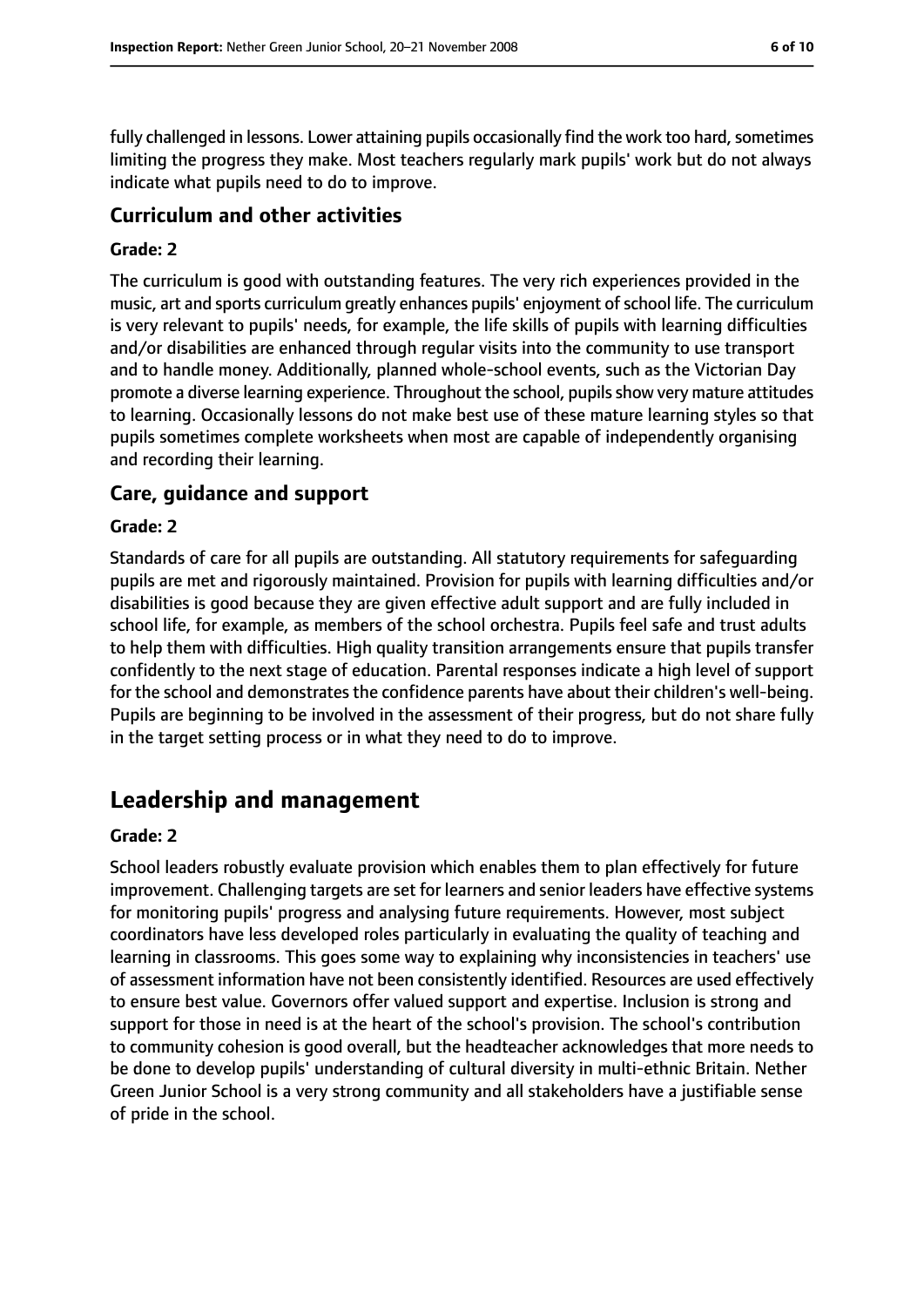**Any complaints about the inspection or the report should be made following the procedures set out in the guidance 'Complaints about school inspection', which is available from Ofsted's website: www.ofsted.gov.uk.**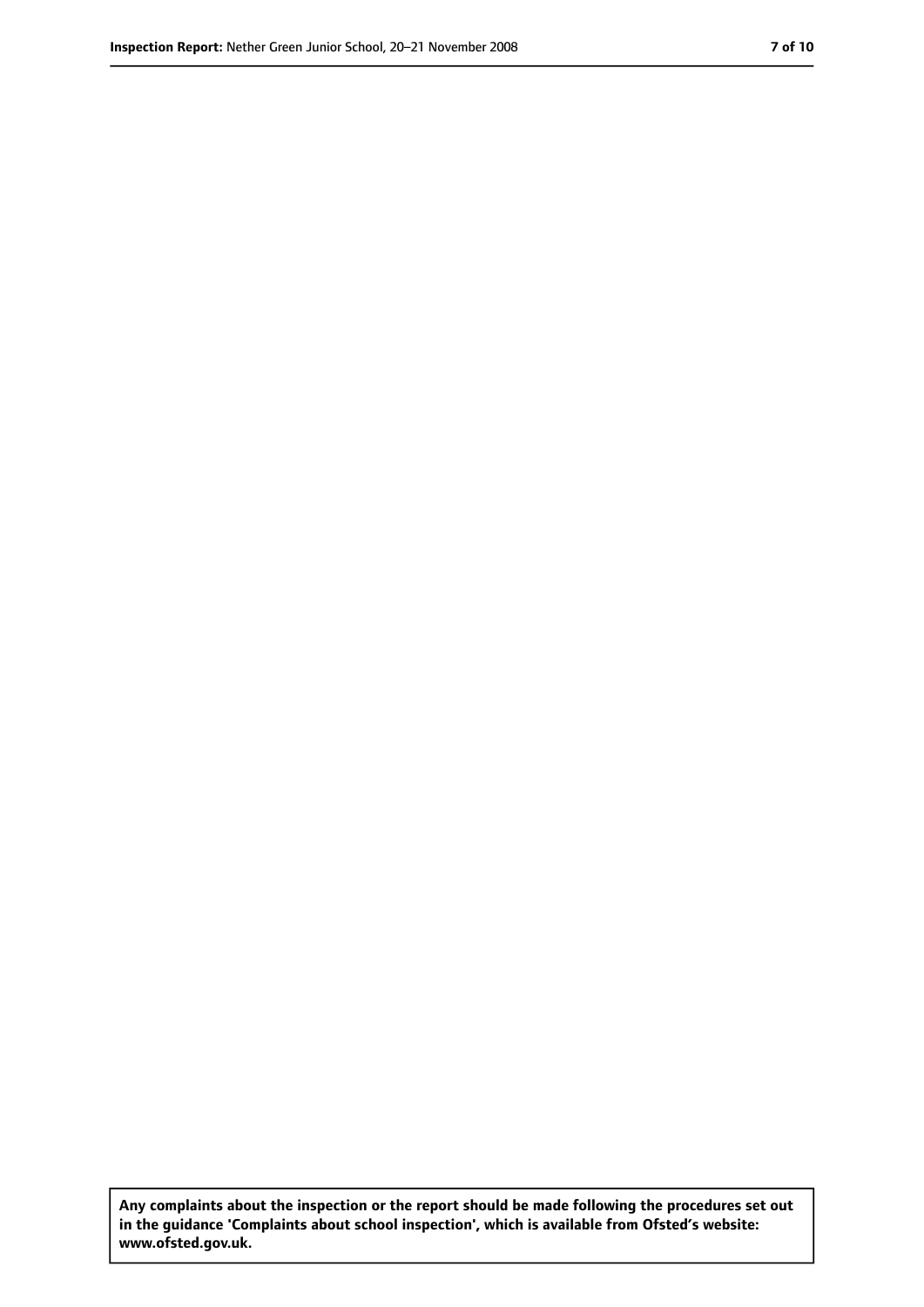# **Inspection judgements**

| Key to judgements: grade 1 is outstanding, grade 2 good, grade 3 satisfactory, and | <b>School</b>  |
|------------------------------------------------------------------------------------|----------------|
| arade 4 inadequate                                                                 | <b>Overall</b> |

## **Overall effectiveness**

| How effective, efficient and inclusive is the provision of<br>education, integrated care and any extended services in meeting the<br>needs of learners? |     |
|---------------------------------------------------------------------------------------------------------------------------------------------------------|-----|
| Effective steps have been taken to promote improvement since the last<br>inspection                                                                     | Yes |
| How well does the school work in partnership with others to promote learners'<br>well being?                                                            |     |
| The capacity to make any necessary improvements                                                                                                         |     |

# **Achievement and standards**

| How well do learners achieve?                                                                                 |  |
|---------------------------------------------------------------------------------------------------------------|--|
| $\vert$ The standards <sup>1</sup> reached by learners                                                        |  |
| How well learners make progress, taking account of any significant variations  <br>between groups of learners |  |
| How well learners with learning difficulties and/or disabilities make progress                                |  |

## **Annex A**

<sup>&</sup>lt;sup>1</sup>Grade 1 - Exceptionally and consistently high; Grade 2 - Generally above average with none significantly below average; Grade 3 - Broadly average to below average; Grade 4 - Exceptionally low.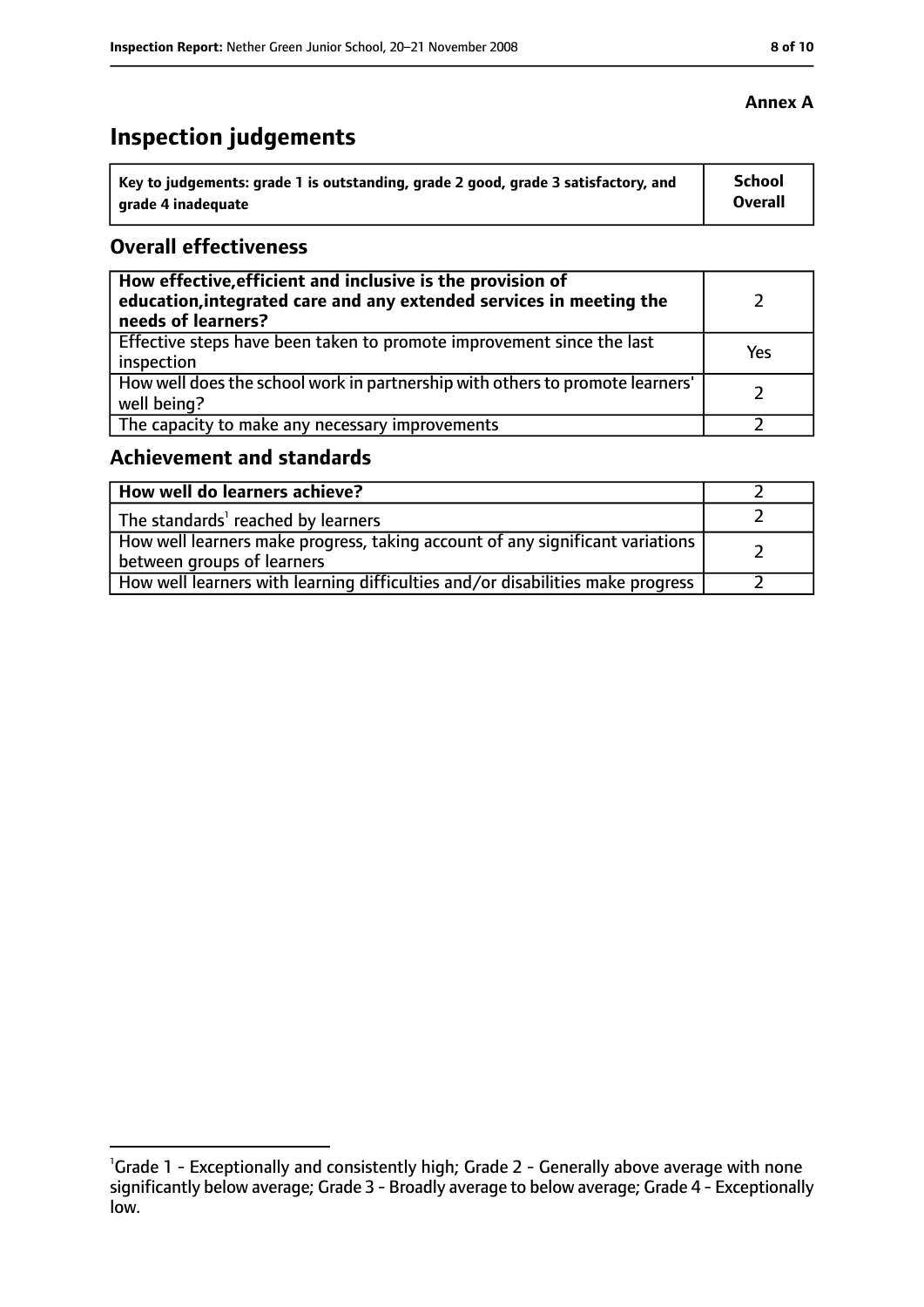# **Personal development and well-being**

| How good are the overall personal development and well-being of the<br>learners? |  |
|----------------------------------------------------------------------------------|--|
|                                                                                  |  |
| The extent of learners' spiritual, moral, social and cultural development        |  |
| The extent to which learners adopt healthy lifestyles                            |  |
| The extent to which learners adopt safe practices                                |  |
| The extent to which learners enjoy their education                               |  |
| The attendance of learners                                                       |  |
| The behaviour of learners                                                        |  |
| The extent to which learners make a positive contribution to the community       |  |
| How well learners develop workplace and other skills that will contribute to     |  |
| their future economic well-being                                                 |  |

# **The quality of provision**

| How effective are teaching and learning in meeting the full range of<br>learners' needs?              |  |
|-------------------------------------------------------------------------------------------------------|--|
| How well do the curriculum and other activities meet the range of needs and<br>interests of learners? |  |
| How well are learners cared for, quided and supported?                                                |  |

# **Leadership and management**

| How effective are leadership and management in raising achievement<br>and supporting all learners?                                              |           |
|-------------------------------------------------------------------------------------------------------------------------------------------------|-----------|
| How effectively leaders and managers at all levels set clear direction leading<br>to improvement and promote high quality of care and education |           |
| How effectively leaders and managers use challenging targets to raise standards                                                                 | フ         |
| The effectiveness of the school's self-evaluation                                                                                               |           |
| How well equality of opportunity is promoted and discrimination eliminated                                                                      |           |
| How well does the school contribute to community cohesion?                                                                                      |           |
| How effectively and efficiently resources, including staff, are deployed to<br>achieve value for money                                          |           |
| The extent to which governors and other supervisory boards discharge their<br>responsibilities                                                  |           |
| Do procedures for safequarding learners meet current government<br>requirements?                                                                | Yes       |
| Does this school require special measures?                                                                                                      | <b>No</b> |
| Does this school require a notice to improve?                                                                                                   | No        |